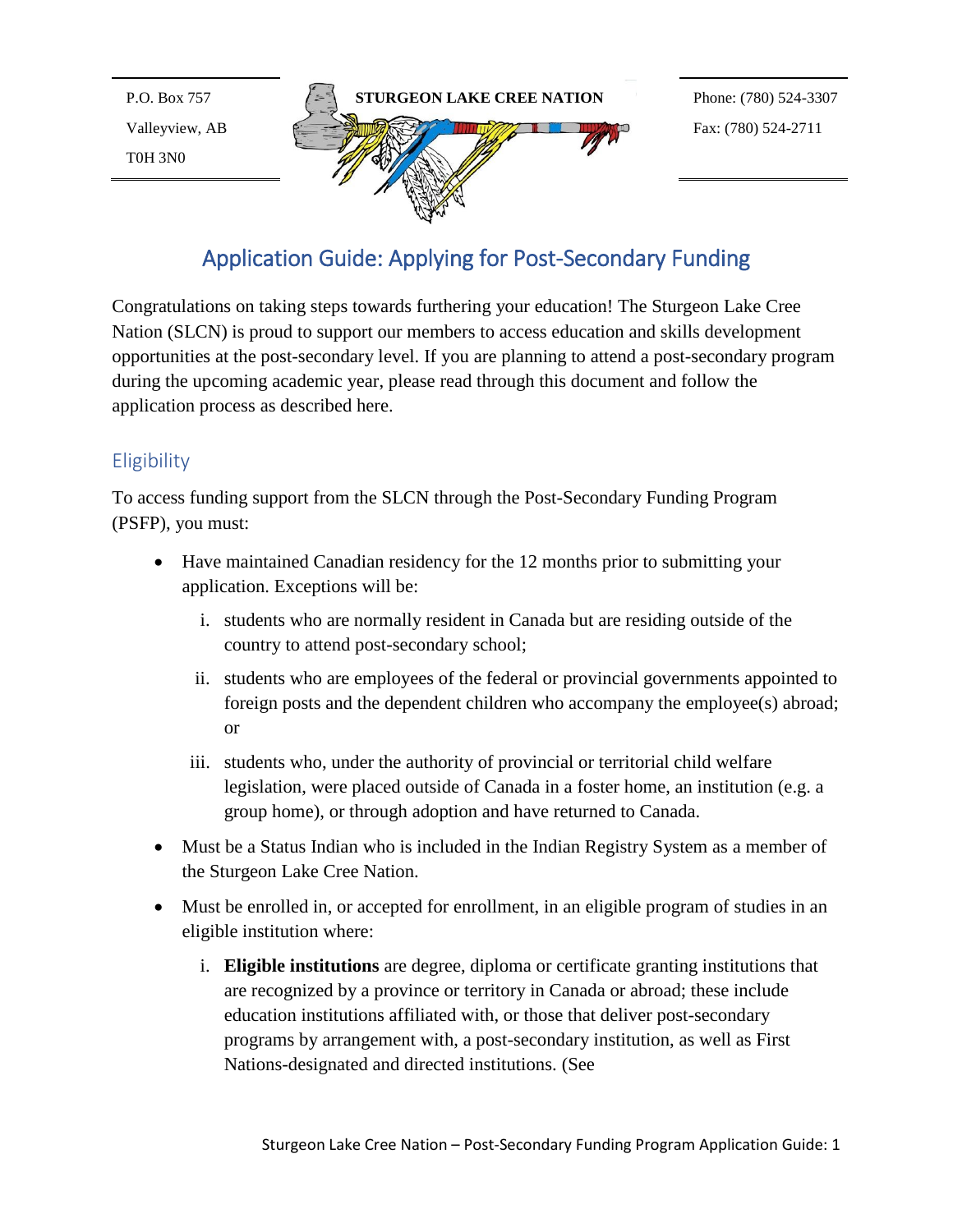[https://www.canada.ca/en/employment-social-development/programs/designated](https://www.canada.ca/en/employment-social-development/programs/designated-schools.html)[schools.html](https://www.canada.ca/en/employment-social-development/programs/designated-schools.html) for a list of institutions that may be eligible.)

- ii. **Eligible programs** are those at least eight (8) months or longer that:
	- 1. require completion of Grade 12 as a mandatory entrance/admission requirement for all students and is at least one academic year and leads to a certificate, diploma, or degree; OR
	- 2. Are a UCEP/upgrading program that will allow the students to achieve the academic level required for entrance to a post-secondary program (Grade 12 equivalency) within one academic year. Note: students who have previously been enrolled in a post-secondary program of studies are ineligible for funding for UCEP/upgrading.
- Must have maintained satisfactory academic standing within that institution (as per the institution's definition of satisfactory academic standing), if you are a continuing postsecondary student. Students who have been withdrawn from their program of studies by their faculty or institution may not be eligible to reapply for funding for at least one year, and if they do apply after that time their application may be given the lowest priority status.

### Application Process

If you meet all of the eligibility criteria and would like to apply for post-secondary funding, here's what you need to do:

1) Submit a **completed** 'Application for Post-Secondary Funding" form by **June 15th** . Completed forms can be submitted:

In person at: Sturgeon Lake Cree Nation Administration Office

By mail to: Post-Secondary Funding Program Sturgeon Lake Cree Nation P.O. Box 757 Valleyview, AB T0H 3N0

By fax to: (780) 524-2711

or

by e-mail to: PSFP@sturgeonlake.ca

- 2) Ensure you have the following **supporting documents** on file by **June 30th**:
	- Copy (front and back) of your Certificate of Indian Status (aka "Treaty card").
	- Letter of acceptance or proof of registration for the academic year you are applying for funding for.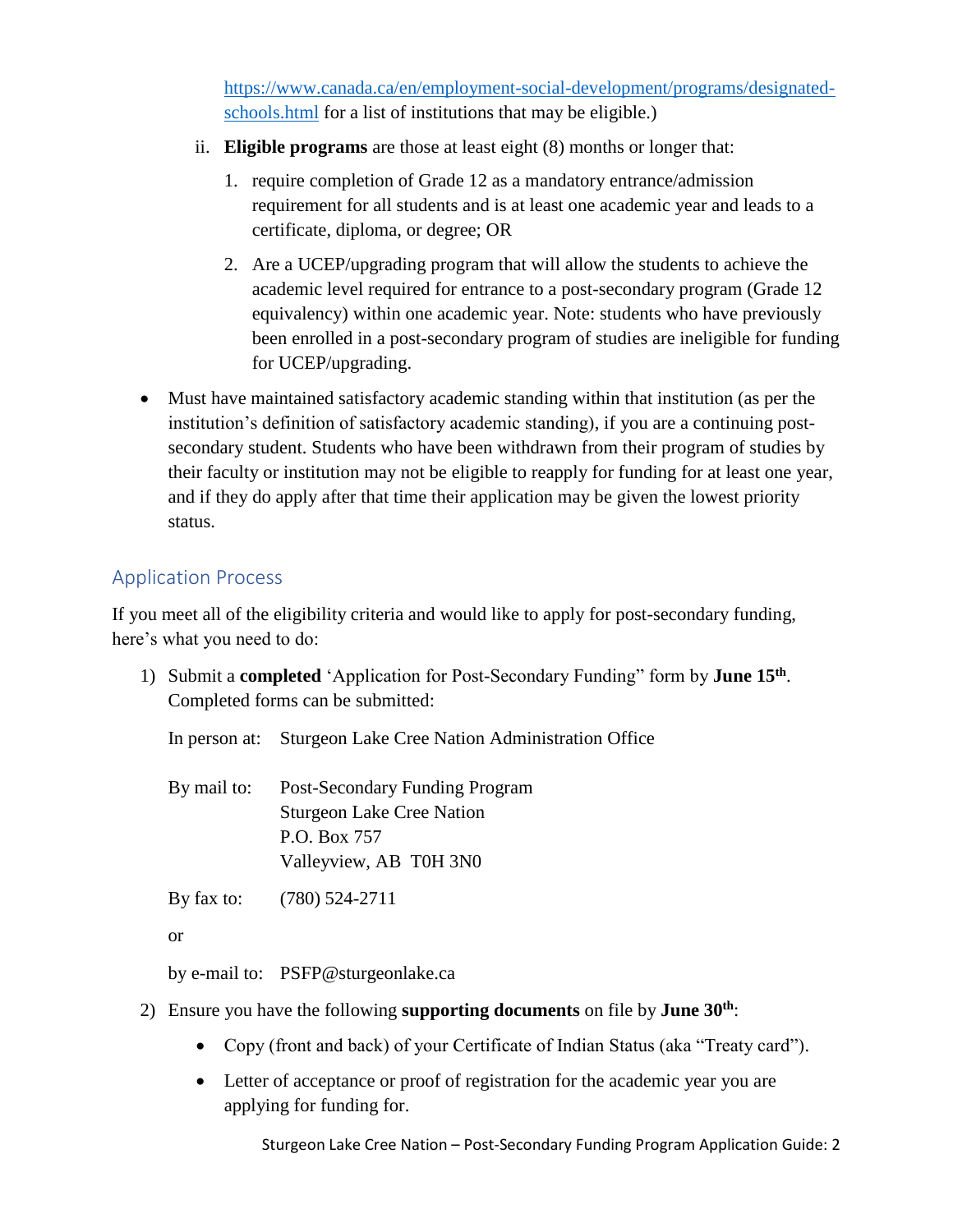- Most recent transcripts. If you have not previously enrolled in a post-secondary program, these may be your high school transcripts. If you are completing high school in the year you are applying, you may have until July 30 to submit your transcripts.
- Copies of Certificate of Indian Status or health care cards for any dependent children in your care.
- If your program has any special fees or requirements (e.g. practicum), provide documents from the institution that details the requirements.

# **Please note that late applications and applications lacking the required supporting documents may not be considered for funding.**

### What comes next?

We will work to ensure applications are processed in a timely manner and to let you know as soon as possible if your application has been approved or not. Please remember that in order for us to be able to properly determine your eligibility and any amounts you may be funded for, we need to have your application form and supporting documents submitted by the deadlines noted.

Once the document deadline (June 30) has passed, we will compile the information to present to Chief and Council for selections. Applications will be assigned priority numbers as follows:

#### Priority 1: **Continuing Students**

Students are continuing their studies from the current academic year, without a break.

#### Priority 2: **Grade 12 Graduates**

Students who have successfully completed their High School education and have been accepted into a post-secondary program.

#### Priority 3: **Deferred Students**

Students whose application for funding was previously deferred due to lack of PSFP funds and are reapplying for support.

### Priority 4: **Returning Students**

Students who have previously completed a post-secondary program and are returning for further studies after a break of one or more years. This includes students who previously chose to withdraw from their studies when they were being funded by the SLCN.

#### Priority 5: **UCEP/Upgrading Students**

Students who need to complete pre-requisites to pursue post-secondary education and who have been accepted to attend an eligible UCEP/Upgrading program.